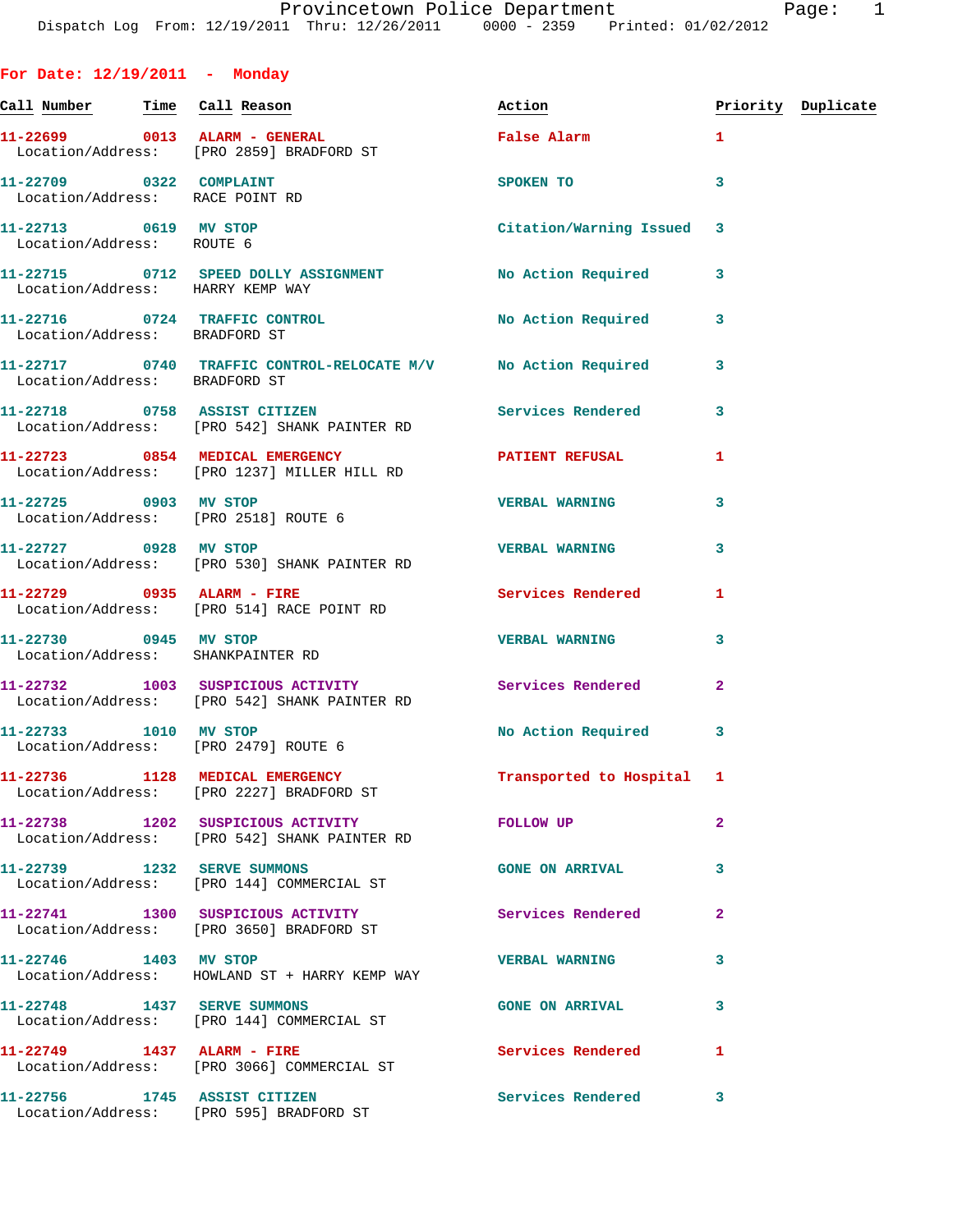|                                                                                             | Provincetown Police Department<br>Dispatch Log From: 12/19/2011 Thru: 12/26/2011 0000 - 2359 Printed: 01/02/2012 |                           |              |
|---------------------------------------------------------------------------------------------|------------------------------------------------------------------------------------------------------------------|---------------------------|--------------|
|                                                                                             |                                                                                                                  |                           |              |
|                                                                                             | 11-22755 1749 MV STOP<br>Location/Address: [PRO 208] COMMERCIAL ST                                               | <b>VERBAL WARNING</b>     | 3            |
| 11-22758 1808 MV STOP                                                                       | Location/Address: [PRO 80] CARVER ST                                                                             | <b>VERBAL WARNING</b>     | 3            |
|                                                                                             | 11-22761 1814 ASSIST CITIZEN/HORSE TRAILER Services Rendered<br>Location/Address: [PRO 710] BRADFORD ST          |                           | 3            |
| 11-22760 1821 MV STOP                                                                       | Location/Address: [PRO 1892] SHANK PAINTER RD                                                                    | <b>VERBAL WARNING</b>     | 3            |
| 11-22762 1843 MV STOP<br>Location/Address: [PRO 2521] ROUTE 6<br>Refer To Arrest: 11-271-AR |                                                                                                                  | Arrest(s) Made            | 3            |
|                                                                                             | 11-22767 2200 FOUND LEATHER JACKET<br>Location/Address: [PRO 356] COMMERCIAL ST                                  | Services Rendered         | 3            |
| 11-22770 2308 MV STOP<br>Location/Address: COMMERCIAL ST                                    |                                                                                                                  | <b>VERBAL WARNING</b>     | 3            |
| For Date: $12/20/2011$ - Tuesday                                                            |                                                                                                                  |                           |              |
| 11-22775 0100 MV STOP<br>Location/Address: CONWELL ST                                       |                                                                                                                  | Citation/Warning Issued 3 |              |
| Location/Address: [PRO 2521] ROUTE 6                                                        | 11-22776 0126 ASSIST AGENCY / MUTUAL AID Services Rendered                                                       |                           | 3            |
| 11-22784 0643 MV STOP                                                                       | Location/Address: [PRO 1898] BRADFORD ST                                                                         | <b>VERBAL WARNING</b>     | 3            |
| Location/Address: ALDEN ST                                                                  | 11-22785 0702 SPEED DOLLY ASSIGNMENT Services Rendered                                                           |                           | 3            |
| 11-22791 0846 MV STOP<br>Location/Address: ROUTE 6                                          |                                                                                                                  | <b>VERBAL WARNING</b>     | 3            |
|                                                                                             | 11-22792 0908 ALARM - GENERAL<br>Location/Address: [PRO 3176] COMMERCIAL ST                                      | False Alarm               | 1            |
|                                                                                             | 11-22793 0920 TRAFFIC CONTROL<br>Location/Address: WINTHROP PL + COURT ST                                        | Services Rendered         | 3            |
| 11-22796 0928 MV STOP                                                                       | Location/Address: COURT ST + COMMERCIAL ST                                                                       | <b>VERBAL WARNING</b>     | 3            |
| 11-22798 1004 MV STOP                                                                       | Location/Address: JEROME SMITH RD + SHANK PAINTER RD                                                             | SPOKEN TO                 | 3            |
|                                                                                             | 11-22799 1011 SUSPICIOUS ACTIVITY<br>Location/Address: [PRO 2227] BRADFORD ST                                    | SPOKEN TO                 | 2            |
|                                                                                             | 11-22800 1019 SUNKEN SAILBOAT<br>Location/Address: [PRO 2543] MACMILLAN WHARF                                    | <b>Services Rendered</b>  | 3            |
|                                                                                             | 11-22801 1038 DISORDERLY<br>Location/Address: [PRO 516] RACE POINT RD                                            | Services Rendered         | 2            |
|                                                                                             | 11-22803 1048 MEDICAL EMERGENCY<br>Location/Address: [PRO 3222] ALDEN ST                                         | Transported to Hospital   | 1            |
|                                                                                             | 11-22811 1402 SUSPICIOUS ACTIVITY<br>Location/Address: [PRO 536] SHANK PAINTER RD                                | Services Rendered         | 2            |
| 11-22813 1424 ALARM - GENERAL<br>Location/Address: COMMODORE AVE                            |                                                                                                                  | False Alarm               | 1            |
| 11-22814 1432 MV ACCIDENT                                                                   |                                                                                                                  | Services Rendered         | $\mathbf{1}$ |

Page: 2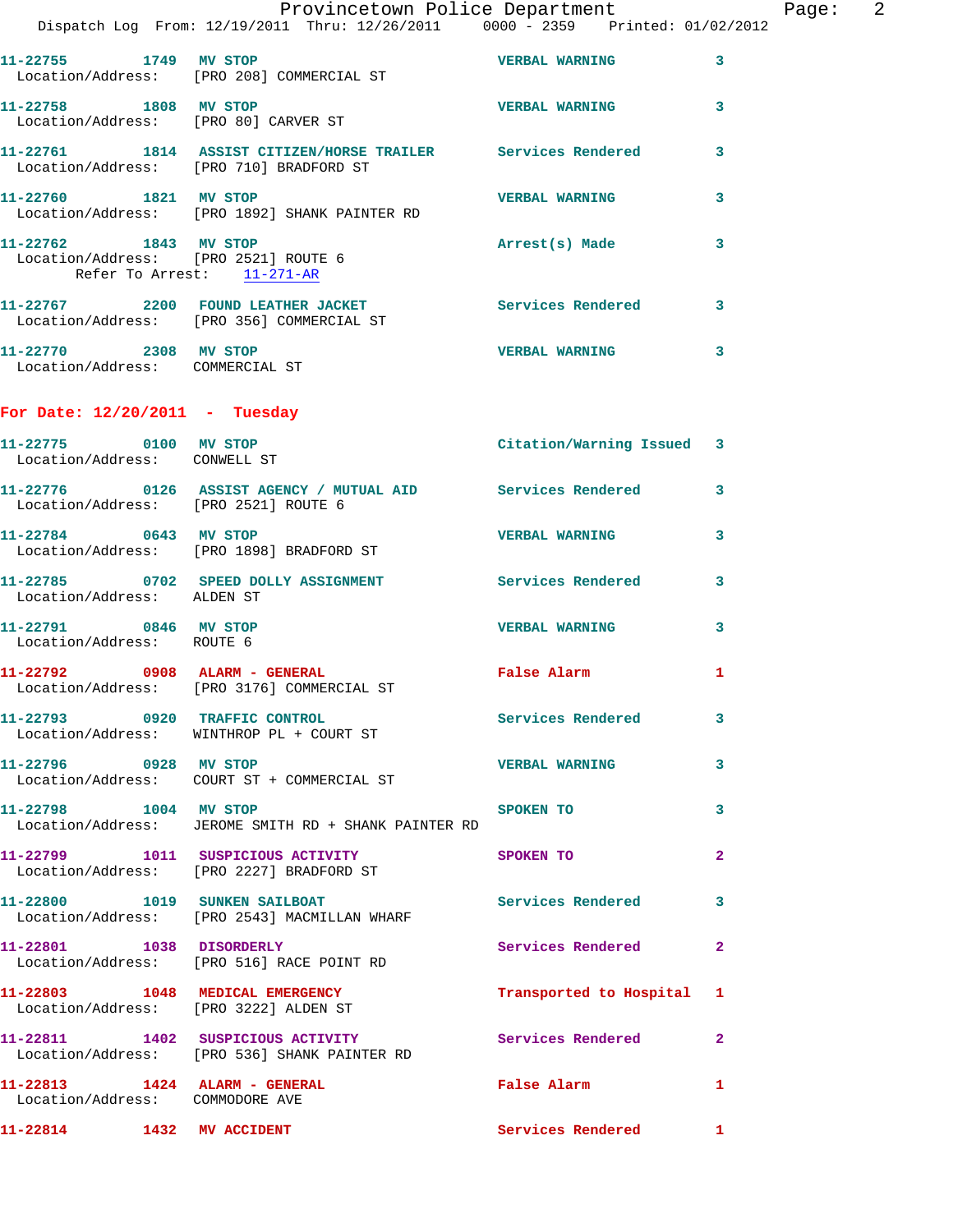|                                                         | Dispatch Log From: 12/19/2011 Thru: 12/26/2011 0000 - 2359 Printed: 01/02/2012                                     | Provincetown Police Department |              | Page: 3 |  |
|---------------------------------------------------------|--------------------------------------------------------------------------------------------------------------------|--------------------------------|--------------|---------|--|
|                                                         | Location/Address: COURT ST + COMMERCIAL ST                                                                         |                                |              |         |  |
|                                                         | 11-22815 1438 ALARM - FIRE<br>Location/Address: [PRO 488] MAYFLOWER AVE                                            | False Alarm                    | $\mathbf{1}$ |         |  |
| Location/Address: SANDY HILL LN                         | 11-22816 1448 ASSIST CITIZEN                                                                                       | Transported to Hospital 3      |              | 1       |  |
|                                                         | 11-22817 1454 MEDICAL EMERGENCY<br>Location/Address: [PRO 999] MONTELLO ST                                         | Transported to Hospital 1      |              |         |  |
|                                                         | 11-22818 1606 MV STOP<br>Location/Address: CEMETERY RD + CONWELL ST                                                | <b>VERBAL WARNING</b>          | 3            |         |  |
| 11-22830 1925 MV STOP                                   | Location/Address: CONWELL ST + ROUTE 6                                                                             | VERBAL WARNING 3               |              |         |  |
| For Date: $12/21/2011$ - Wednesday                      |                                                                                                                    |                                |              |         |  |
|                                                         | 11-22844 0118 ASSIST CITIZEN/ONGOING Services Rendered 3<br>Location/Address: [PRO 2227] BRADFORD ST               |                                |              |         |  |
| 11-22854 0600 MV STOP<br>Location/Address: ROUTE 6      |                                                                                                                    | Citation/Warning Issued 3      |              |         |  |
| 11-22861 0701 MV STOP                                   | Location/Address: [PRO 16] BRADFORD ST                                                                             | Citation/Warning Issued 3      |              |         |  |
| 11-22862 0702 MV STOP<br>Location/Address: ROUTE 6      |                                                                                                                    | <b>VERBAL WARNING</b>          | 3            |         |  |
|                                                         | 11-22863 0713 MV STOP/CRIMINAL COMPLAINT CIT Citation/Warning Issued 3<br>Location/Address: [PRO 2577] BRADFORD ST |                                |              |         |  |
|                                                         | 11-22864 0722 ALARM/UNSPECIFIED<br>Location/Address: [PRO 3609] COMMERCIAL ST                                      | False Alarm                    | 1            |         |  |
| 11-22865 0758 COMPLAINT<br>Location/Address: CONWELL ST |                                                                                                                    | <b>Services Rendered</b>       | 3            |         |  |
|                                                         | 11-22867 0857 TRAFFIC CONTROL Services Rendered 3<br>Location/Address: COMMERCIAL ST + WEST VINE ST                |                                |              |         |  |
| 11-22874 1100 MV STOP                                   | Location/Address: ROUTE 6 + CONWELL ST                                                                             | <b>VERBAL WARNING</b>          | 3            |         |  |
|                                                         | 11-22877 1212 ASSIST CITIZEN<br>Location/Address: [PRO 542] SHANK PAINTER RD                                       | Services Rendered 3            |              |         |  |
| 11-22878 1240 MV ACCIDENT                               | Location/Address: SHANK PAINTER RD + BRADFORD ST                                                                   | PATIENT REFUSAL 1              |              |         |  |
|                                                         | 11-22883 1555 SUSPICIOUS ACTIVITY 1990 Services Rendered<br>Location/Address: [PRO 986] MAYFLOWER AVE              |                                | -2           |         |  |
| 11-22884 1622 MV STOP                                   | Location/Address: [PRO 3338] SHANK PAINTER RD                                                                      | VERBAL WARNING 3               |              |         |  |
|                                                         | 11-22887 1640 MISSING BURGUNDY WALLET Services Rendered 3<br>Location/Address: [PRO 442] HARRY KEMP WAY            |                                |              |         |  |
|                                                         | 11-22894 1927 SUSPICIOUS ACTIVITY<br>Location/Address: [PRO 986] MAYFLOWER AVE                                     | Could Not Locate               | $\mathbf{2}$ |         |  |
|                                                         | 11-22899 2312 ALARM SOUNDING<br>Location/Address: [PRO 1296] BRADFORD ST                                           | <b>Services Rendered</b> 1     |              |         |  |

**For Date: 12/22/2011 - Thursday**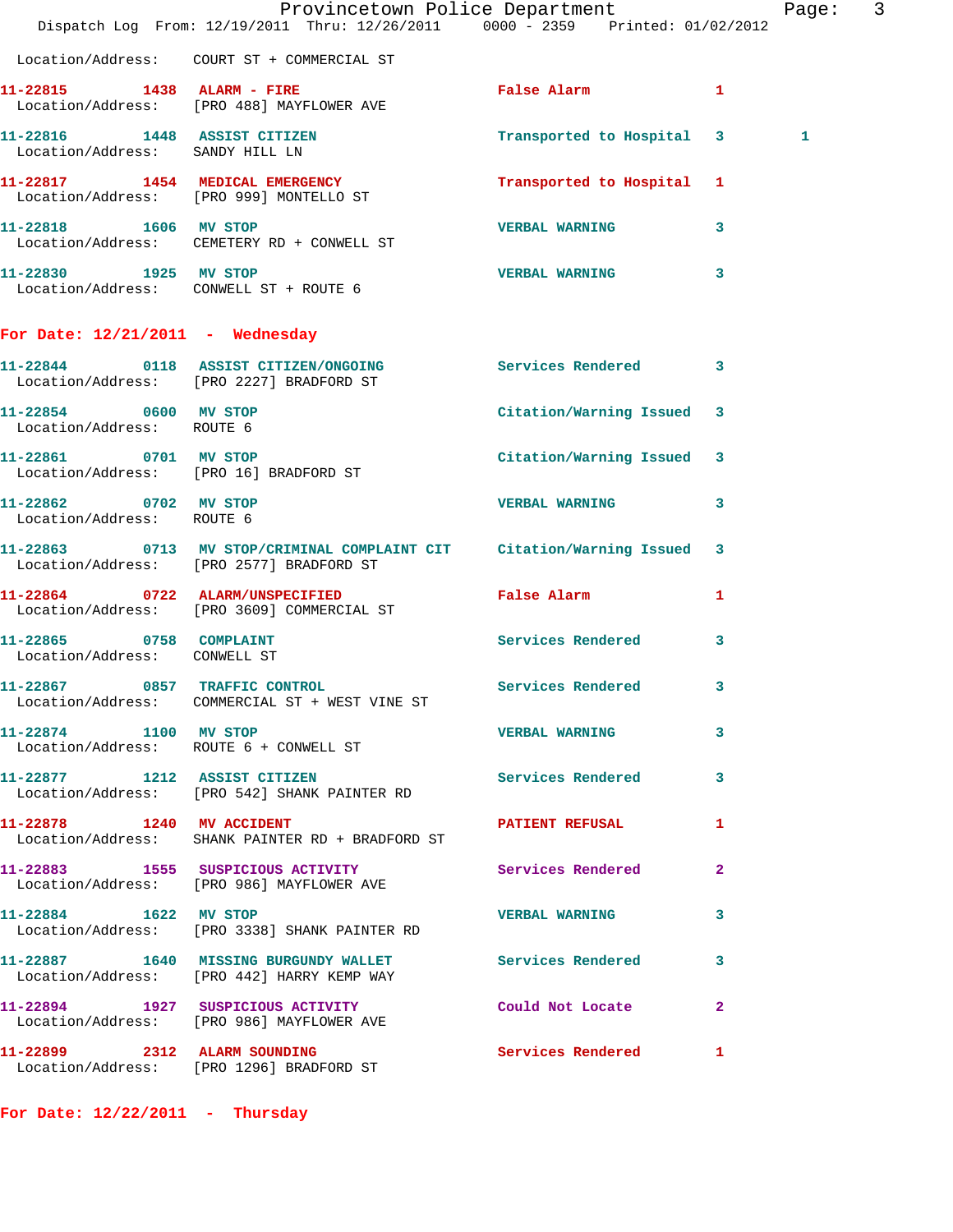|                                                                          | Dispatch Log From: 12/19/2011 Thru: 12/26/2011 0000 - 2359 Printed: 01/02/2012 |                          |                |
|--------------------------------------------------------------------------|--------------------------------------------------------------------------------|--------------------------|----------------|
| Location/Address: WINSLOW ST                                             | 11-22918 0633 SPEED DOLLY ASSIGNMENT Services Rendered                         |                          | 3              |
| 11-22923 0825 ALARM - FIRE                                               | Location/Address: [PRO 2227] BRADFORD ST                                       | No Action Required       | 1              |
| 11-22928 1103 LARCENY<br>Location/Address: [PRO 3429] OAK DR             |                                                                                | Services Rendered        | $\overline{2}$ |
| 11-22930 1159 COMPLAINT                                                  | Location/Address: [PRO 542] SHANK PAINTER RD                                   | SPOKEN TO                | 3              |
| 11-22932 1250 ASSIST WATER DEPT.                                         | Location/Address: [PRO 542] SHANK PAINTER RD                                   | <b>Services Rendered</b> | 3              |
| 11-22934 1343 ALARM - FIRE                                               | Location/Address: [PRO 112] COMMERCIAL ST                                      | <b>False Alarm</b>       | 1              |
| 11-22937 1418 COMPLAINT                                                  | Location/Address: [PRO 399] COMMERCIAL ST                                      | No Action Required       | 3              |
| 11-22939 1523 MEDICAL EMERGENCY<br>Location/Address: [PRO 3222] ALDEN ST |                                                                                | <b>PATIENT REFUSAL</b>   | $\mathbf{1}$   |
| 11-22940 1526 MEDICAL EMERGENCY<br>Location/Address: [PRO 1378] DYER ST  |                                                                                | <b>PATIENT REFUSAL</b>   | $\mathbf{1}$   |
|                                                                          | 11-22942    1618    COMPLAINT<br>Location/Address: [PRO 3195] COMMERCIAL ST    | <b>GONE ON ARRIVAL</b>   | 3              |
| 11-22947 1732 MV STOP<br>Location/Address: SNAIL RD + ROUTE 6            |                                                                                | <b>VERBAL WARNING</b>    | 3              |
| 11-22948 1737 MV STOP<br>Location/Address:                               | SNAIL RD + ROUTE 6                                                             | Citation/Warning Issued  | 3              |

**11-22951 1931 MEDICAL EMERGENCY Services Rendered 1**  Location/Address: [PRO 1402] NELSON AVE

## **For Date: 12/23/2011 - Friday**

|                                                               | 11-22960 0029 MEDICAL EMERGENCY<br>Location/Address: [PRO 2227] BRADFORD ST                        | Transported to Hospital 1 |                         |
|---------------------------------------------------------------|----------------------------------------------------------------------------------------------------|---------------------------|-------------------------|
| Location/Address: [TRU] SHORE                                 | 11-22963      0159 ASSIST AGENCY / MUTUAL AID-I.P    Services Rendered                             |                           | $\overline{\mathbf{3}}$ |
| 11-22964 0237 MV STOP                                         | Location/Address: [PRO 2543] MACMILLAN WHARF                                                       | No Action Required        | $\mathbf{3}$            |
|                                                               | 11-22966 0302 MV STOP/SUSPICIOUS M/V No Action Required<br>Location/Address: [PRO 2818] CONWELL ST |                           | $\mathbf{3}$            |
|                                                               | Location/Address: [PRO 1463] COMMERCIAL ST                                                         | <b>PATIENT REFUSAL</b>    | $\mathbf{1}$            |
| Location/Address: BRADFORD ST                                 | 11-22975 0736 TRAFFIC CONTROL-CLOSURE No Action Required                                           |                           | $\mathbf{3}$            |
| 11-22977 0801 MV STOP<br>Location/Address: [PRO 2513] ROUTE 6 |                                                                                                    | Citation/Warning Issued 3 |                         |
|                                                               | 11-22978 0919 LOST KEYS<br>Location/Address: [PRO 542] SHANK PAINTER RD                            | <b>Services Rendered</b>  | $\mathbf{3}$            |
| 11-22980 0947 MV STOP<br>Location/Address: SHANKPAINTER RD    |                                                                                                    | Citation/Warning Issued 3 |                         |
| 11-22981 1008 MV STOP<br>Location/Address: WINTHROP ST        |                                                                                                    | <b>VERBAL WARNING</b>     | $\mathbf{3}$            |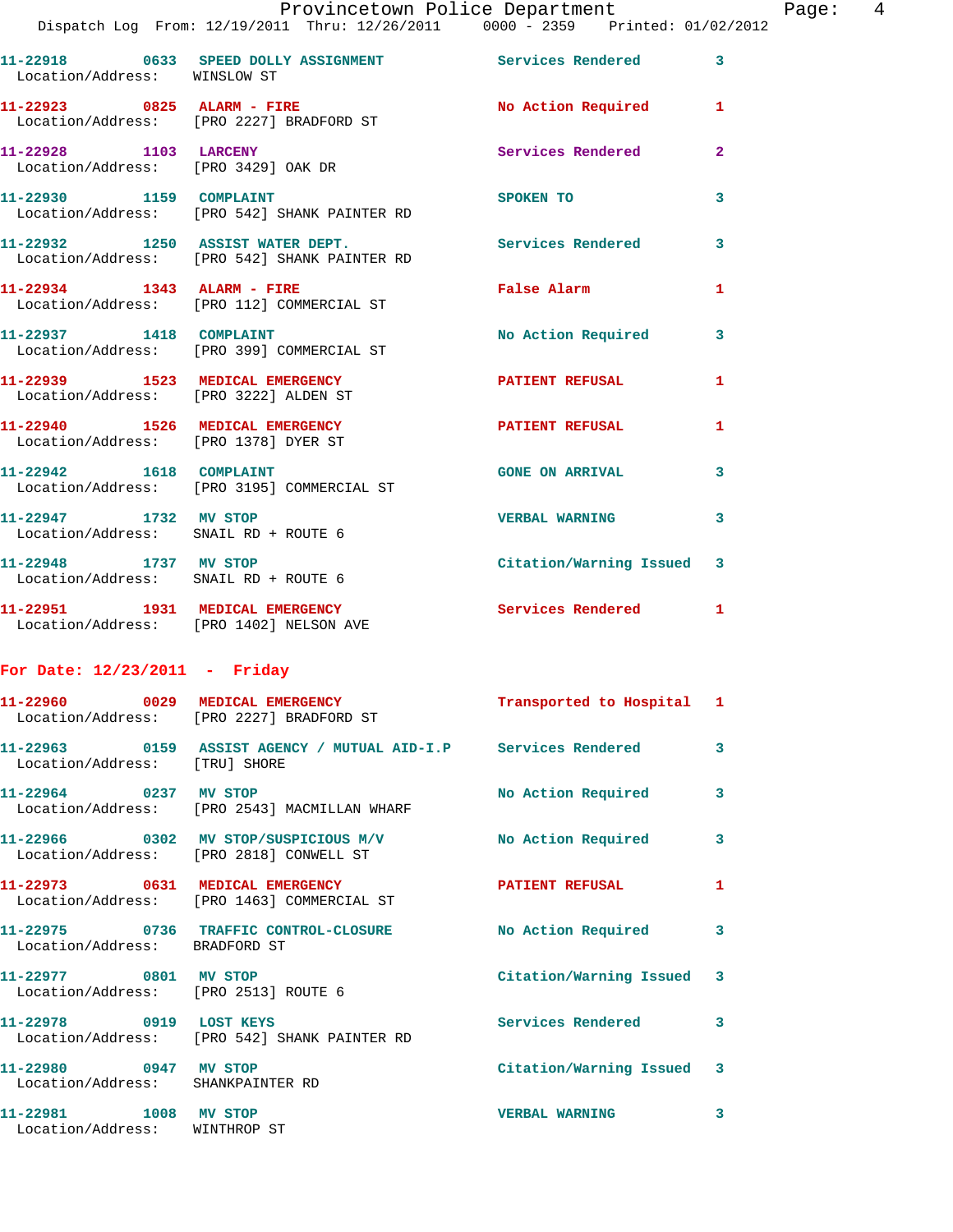| 11-22988<br>1313<br>Location/Address: | MEDICAL EMERGENCY<br>[PRO 1402] NELSON AVE     | Transported to Hospital | $\mathbf{1}$ |
|---------------------------------------|------------------------------------------------|-------------------------|--------------|
| 11-22993<br>1622<br>Location/Address: | MV STOP<br>SHANK PAINTER RD                    | <b>VERBAL WARNING</b>   | 3            |
| 11-23004<br>2030<br>Location/Address: | <b>ASSIST CITIZEN</b><br>[PRO 726] BRADFORD ST | Services Rendered       | 3            |
| 11-23007<br>2205<br>Location/Address: | MV STOP<br>ALDEN ST                            | <b>VERBAL WARNING</b>   | 3            |
| 11-23009<br>2219<br>Location/Address: | FIRE, BRUSH<br>[PRO 927] FRANKLIN ST           | Extinguished            | 1            |
| 2248<br>11-23011                      | <b>STOP</b><br>МV                              | <b>VERBAL WARNING</b>   | 3            |

## **For Date: 12/24/2011 - Saturday**

Location/Address: ROUTE 6

| 11-23016 0110 MV STOP                                                    | Location/Address: CONWELL ST + BRADFORD ST     | <b>VERBAL WARNING</b>     | $\mathbf{3}$ |
|--------------------------------------------------------------------------|------------------------------------------------|---------------------------|--------------|
| 11-23027 0753 MEDICAL EMERGENCY<br>Location/Address: STANDISH ST         |                                                | Services Rendered         | $\mathbf{1}$ |
| 11-23028 0824 MEDICAL EMERGENCY<br>Location/Address: STANDISH ST         |                                                | Transported to Hospital 1 |              |
| 11-23029 0830 ALARM - GENERAL                                            | Location/Address: [PRO 3193] COMMERCIAL ST     | <b>False Alarm</b>        | $\mathbf{1}$ |
| 11-23030 0916 SERVE SUMMONS                                              | Location/Address: [PRO 2035] COMMERCIAL ST     | <b>GONE ON ARRIVAL</b>    | 3            |
| 11-23034 0944 ASSIST CITIZEN                                             | Location/Address: [PRO 542] SHANK PAINTER RD   | <b>No Action Required</b> | 3            |
| 11-23038 1012 MV STOP                                                    | Location/Address: BRADFORD ST + HIGH POLE HILL | <b>VERBAL WARNING</b>     | 3            |
| 11-23039 1022 MEDICAL EMERGENCY<br>Location/Address: [PRO 3222] ALDEN ST |                                                | Transported to Hospital 1 |              |
| 11-23040 1026 MV STOP                                                    | Location/Address: BRADFORD ST + WEBSTER AVE    | <b>VERBAL WARNING</b>     | 3            |
| $11-23044$ 1126 ALARM - GENERAL<br>Location/Address: SHANKPAINTER RD     |                                                | <b>False Alarm</b>        | 1            |
| 11-23047 1242 FOUND WALLET                                               | Location/Address: [PRO 285] COMMERCIAL ST      | No Action Required        | 3            |
| 11-23048 1258 COMPLAINT                                                  | Location/Address: [PRO 542] SHANK PAINTER RD   | SPOKEN TO                 | 3            |
| 11-23050 1309 MV STOP                                                    | Location/Address: BRADFORD ST + COURT ST       | No Action Required        | 3            |
| 11-23052 1333 MV STOP                                                    | Location/Address: HOWLAND ST + HARRY KEMP WAY  | <b>VERBAL WARNING</b>     | 3            |
| 11-23059 1415 MV STOP                                                    | Location/Address: [PRO 3296] SHANK PAINTER RD  | <b>VERBAL WARNING</b>     | 3            |
| 11-23061 1453 MV STOP                                                    | Location/Address: BRADFORD ST + HIGH POLE HILL | <b>VERBAL WARNING</b>     | 3            |
| 1627 MV STOP<br>11-23062                                                 |                                                | <b>VERBAL WARNING</b>     | 3            |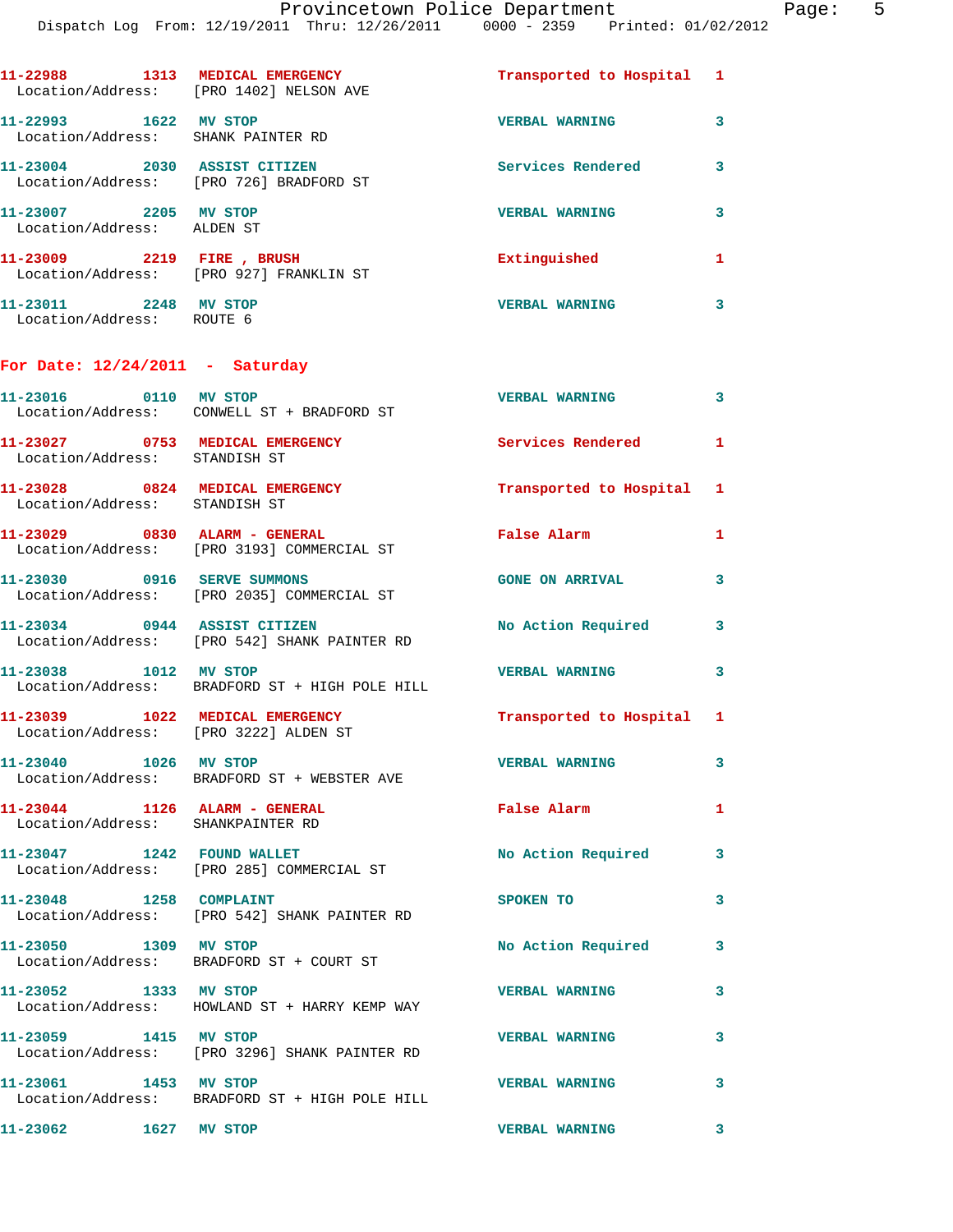|                                                               | Provincetown Police Department The Page: 6<br>Dispatch Log From: 12/19/2011 Thru: 12/26/2011 0000 - 2359 Printed: 01/02/2012 |                           |              |   |  |
|---------------------------------------------------------------|------------------------------------------------------------------------------------------------------------------------------|---------------------------|--------------|---|--|
|                                                               | Location/Address: [PRO 3296] SHANK PAINTER RD                                                                                |                           |              |   |  |
|                                                               | 11-23065 1716 MEDICAL EMERGENCY<br>Location/Address: [PRO 3222] ALDEN ST                                                     | Transported to Hospital 1 |              |   |  |
|                                                               | 11-23067 2019 SUSPICIOUS ACTIVITY CONE ON ARRIVAL 2<br>Location/Address: [PRO 391] COMMERCIAL ST                             |                           |              |   |  |
| For Date: $12/25/2011$ - Sunday                               |                                                                                                                              |                           |              |   |  |
|                                                               | 11-23076 0044 MEDICAL EMERGENCY<br>Location/Address: [PRO 1566] CONWELL ST                                                   | Transported to Hospital 1 |              |   |  |
|                                                               | 11-23085 1239 ALARM - GENERAL<br>Location/Address: [PRO 242] COMMERCIAL ST                                                   | False Alarm               | $\mathbf{1}$ |   |  |
|                                                               | 11-23088 1539 COMPLAINT<br>Location/Address: [PRO 442] HARRY KEMP WAY                                                        | Services Rendered 3       |              | 1 |  |
|                                                               | 11-23089 1624 ASSIST CITIZEN 5ervices Rendered 3<br>Location/Address: [PRO 542] SHANK PAINTER RD                             |                           |              |   |  |
|                                                               | 11-23090 1638 ASSIST AGENCY / MUTUAL AID Services Rendered 3<br>Location/Address: [PRO 106] COMMERCIAL ST                    |                           |              |   |  |
| 11-23091 1706 COMPLAINT                                       | Location/Address: [PRO 2898] JEROME SMITH RD                                                                                 | GONE ON ARRIVAL 3         |              |   |  |
| Location/Address: [PRO 1815] OAK DR                           | 11-23092 1749 MEDICAL EMERGENCY PATIENT REFUSAL                                                                              |                           | $\mathbf{1}$ |   |  |
|                                                               | 11-23094 1902 ASSIST CITIZEN<br>Location/Address: [PRO 1006] NELSON AVE                                                      | Services Rendered         | $\mathbf{3}$ |   |  |
|                                                               | 11-23095 1916 ASSIST CITIZEN<br>Location/Address: [PRO 395] COMMERCIAL ST                                                    | Services Rendered 3       |              |   |  |
|                                                               | 11-23096 2203 ALARM - GENERAL<br>Location/Address: [PRO 727] BRADFORD ST                                                     | False Alarm               | 1            |   |  |
| For Date: $12/26/2011$ - Monday                               |                                                                                                                              |                           |              |   |  |
|                                                               | 11-23098 0004 ESCORT/TRANSPORT<br>Location/Address: [PRO 3333] COMMERCIAL ST                                                 | Services Rendered 3       |              |   |  |
|                                                               | 11-23100 0801 LOST WALLET/FOUND<br>Location/Address: [PRO 542] SHANK PAINTER RD                                              | Services Rendered 3       |              |   |  |
|                                                               | 11-23105 1002 ASSIST CITIZEN<br>Location/Address: [PRO 710] BRADFORD ST                                                      | Services Rendered 3       |              |   |  |
|                                                               | 11-23106 1042 MV STOP<br>Location/Address: [PRO 1886] BRADFORD ST                                                            | VERBAL WARNING 3          |              |   |  |
|                                                               | 11-23107 1127 LOST WALLET/ SILVER Services Rendered 3<br>Location/Address: [PRO 440] HARRY KEMP WAY                          |                           |              |   |  |
| 11-23110 1252 MV STOP                                         | Location/Address: BRADFORD ST + HIGH POLE HILL                                                                               | <b>VERBAL WARNING</b>     | $\mathbf{3}$ |   |  |
| 11-23116 1505 MV STOP                                         | Location/Address: BRADFORD ST + HANCOCK ST                                                                                   | VERBAL WARNING 3          |              |   |  |
| 11-23120 1639 MV STOP<br>Location/Address: ROUTE 6            |                                                                                                                              | VERBAL WARNING 3          |              |   |  |
| 11-23121 1650 MV STOP<br>Location/Address: SNAIL RD + ROUTE 6 |                                                                                                                              | <b>VERBAL WARNING</b>     | $\mathbf{3}$ |   |  |